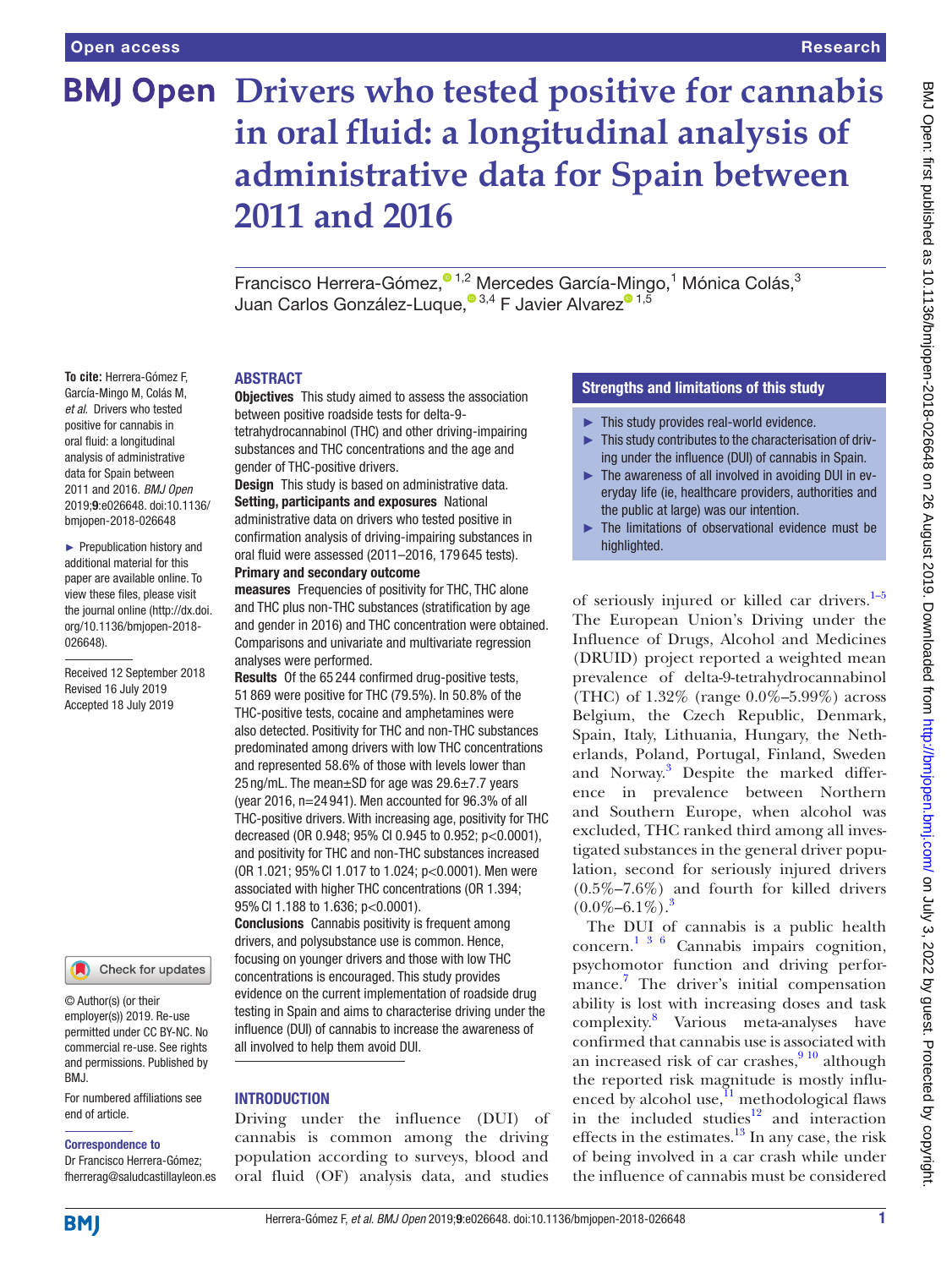to some degree (relative risk 1–3) if no other substances are consumed.<sup>3</sup>

Worldwide, in 2013, alcohol was estimated to be responsible for 188151 road traffic deaths, and illicit drug use was estimated to be responsible for 39625 road traffic deaths: cannabis caused one-fifth of all illicit drug-related road traffic deaths.<sup>1</sup> Figures reported in France and the USA are consistent with this finding. $14-16$  Importantly, the problem of DUI of cannabis could worsen dramatically with the current trend in global cannabis legalisation initiatives. This may be very disquieting considering that a heterogeneous population is currently taking cannabis and/or products containing cannabinoids (ranging from healthy users of recreational cannabis to polymorbid and polymedicated patients using cannabinoid-based medicines and, probably, raw herbal cannabis). The medical use of cannabis and cannabinoids must, therefore, be defined appropriately.<sup>17</sup> However, in parallel to the implementation of adequate legal measures, awareness must be promoted among all individuals involved in preventing DUI of cannabis (road safety and health authorities, the public at large, practitioners and other healthcare providers).

Worldwide, DUI is not allowed, and prohibitions follow three well-defined legal approaches: (1) zero tolerance, that is, laws against driving with any amount of driving-impairing substances in the body; (2) impairment, that is, laws against driving when one is impaired by such drugs, or 'under the influence'; and (3) per se, that is, the definition of a maximum established concentration above which it is unlawful to drive.<sup>[1](#page-6-0)</sup>

In Spain, we have a dual legal approach: zero-tolerance and impairment laws apply.<sup>18</sup> According to our zero-tolerance system, the driver is punished when any amount of drug is detected (except prescribed medicines according to medical indications), regardless of whether his/her driving abilities are impaired. In the absence of impairment, only administrative sanctions are imposed on the infringing driver (a fine of  $\epsilon$ 1000, along with the loss of six driving license points). Additionally, when signs of impairment due to the use of psychoactive drugs are observed, the driver is punished as a criminal offender (imprisonment for 3–6 months, a fine or community service of 31–90 days, with, driving disqualification for 1–4 years in all cases).

Roadside alcohol and drug testing is one means of enforcing laws against DUI. Although guaranteeing safe driving is the main objective,  $\frac{19\,20}{2}$  the accurate quantification of drugs detected at the roadside with the intention of punishing all drivers–consumers requires a two-step drug detection procedure: on-road screening testing, followed by confirmation analysis in toxicology laboratories. In this sense, the current OF THC cut-off of 25–30ng/mL set in the available screening devices in our country (see [online supplementary table S1](https://dx.doi.org/10.1136/bmjopen-2018-026648)) is not taken into account in confirmation analysis, in which punishable THC concentrations are very low (see [online](https://dx.doi.org/10.1136/bmjopen-2018-026648) [supplementary table S2](https://dx.doi.org/10.1136/bmjopen-2018-026648)).

Worldwide, consumers of cannabis account for an important proportion of drivers,  $1-5$  but the profile of such drivers may differ from one region to another. What is the average age of cannabis consumers who drive? Do men or women consume more? Which other driving-impairing substances are used by such drivers? What amounts are consumed? The deterrent effects of measures to prevent DUI (roadside drug testing in association with regulations) must be monitored.[21](#page-6-12) These measures may need to be adapted to the evidence.<sup>36</sup> Although this study may not be an authentic monitoring tool, it provides real-world evidence on the current implementation of roadside drug testing in Spain, with the aim of characterising DUI of cannabis to improve the awareness of all parties involved in controlling it (ie, healthcare providers, authorities and the public at large).

Australia, a pioneering country in the adoptions of roadside testing, has also reported the profile of cannabis-positive drivers<sup>22 23</sup> with the aim of evaluating this and other deterrent measures.<sup>[24](#page-6-14)</sup>

This study aimed to comprehensively assess the association between confirmed positive roadside tests for THC and other driving-impairing substances and THC concentrations and the age and gender of THC-positive drivers.

## **METHODS**

#### Study design, data source and target population

A study based on national administrative data of drivers who tested positive on confirmation analyses for licit/ illicit driving-impairing substances was conducted, and its results are presented here according to the REporting of studies Conducted using Observational Routinely collected health Data statement.<sup>25</sup>

The drug-positive roadside tests accessed were sent for confirmation analysis according to current legislation, and they corresponded to the following: (1) drivers involved in road traffic accidents, (2) drivers involved in traffic violations, (3) random testing and (4) special circumstances, also called 'targeted testing' (eg, when the traffic police suspect the driver is under the influence of drugs or in road safety campaigns).<sup>26</sup>

As in our previous study,  $2^6$  the entire nationwide database on drivers with confirmed positive results for specific psychoactive substances was accessible. Since 2011, confirmation analysis information has been routinely collected and recorded at the Dirección General de Tráfico (the Spanish National Traffic Agency). $27$  For this study, any confirmed positive result for drugs, that is, the presence of concentrations equal to or greater than the lower limit of quantification (see [online supplementary table](https://dx.doi.org/10.1136/bmjopen-2018-026648)  [S2](https://dx.doi.org/10.1136/bmjopen-2018-026648)), was considered a drug-positive case and recorded as such. Other than the number of cases, no information on drivers who tested negative at roadside was available (see [online supplementary methods](https://dx.doi.org/10.1136/bmjopen-2018-026648)). Anonymisation of the database was guaranteed, but the age and gender of many drug-positive drivers were retained (information was systematically recorded and available starting in 2016).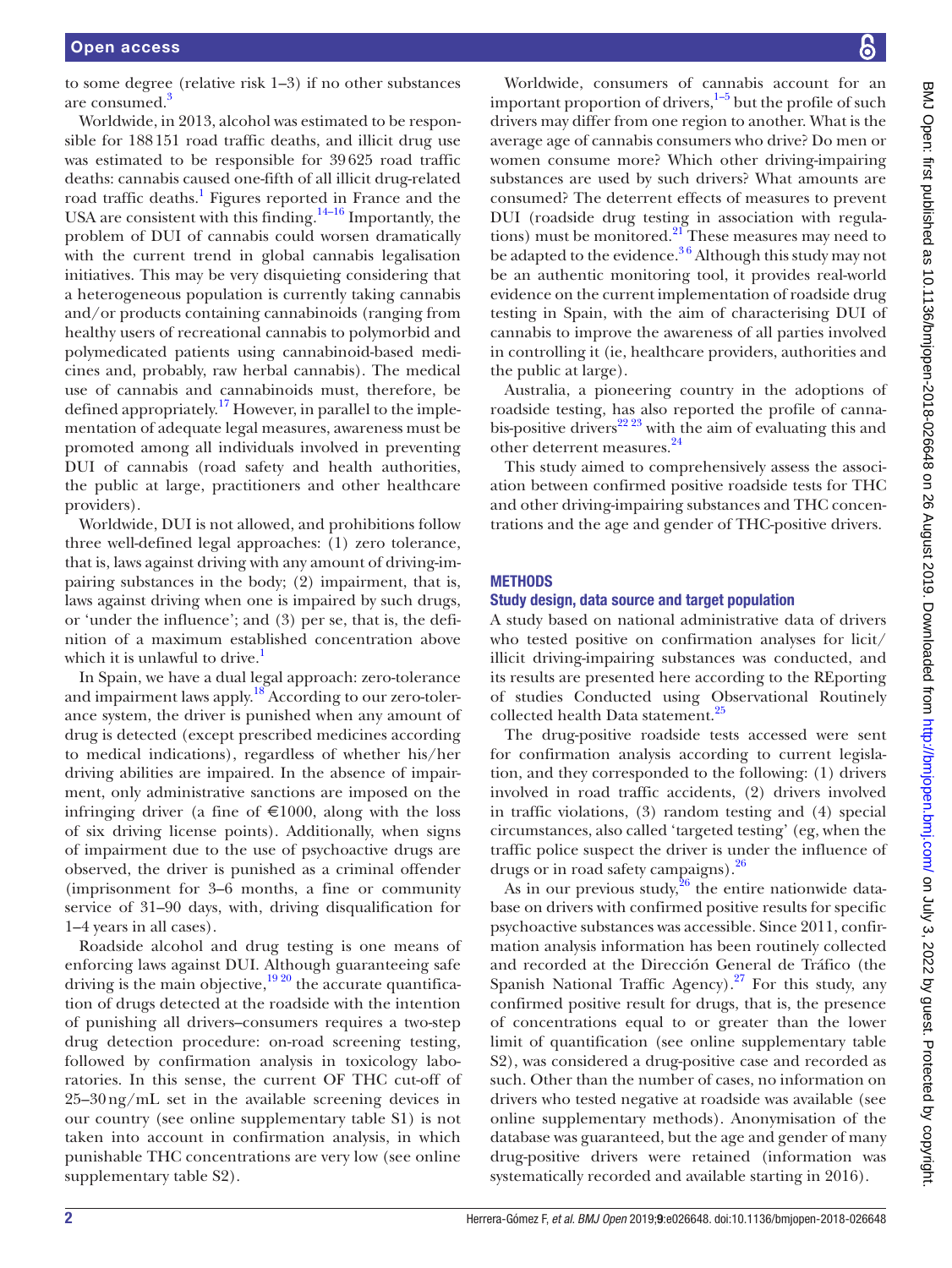Following our nationwide-regulated procedure of detection of drugged driving (see [online supplementary](https://dx.doi.org/10.1136/bmjopen-2018-026648) [methods](https://dx.doi.org/10.1136/bmjopen-2018-026648)), 65244 drug-positive roadside tests out of the total 179645 tests performed between 01 January 2011 and 31 December 2016 were sent for confirmation analysis (see [online supplementary table S3\)](https://dx.doi.org/10.1136/bmjopen-2018-026648) and were distributed as follows (year, n): 2011/62, 2012/1087, 2013/2017, 2014/9991, 2015/25 966 and 2016/26 121. At the time of testing, the individuals were men and women aged 16 years and older who had a driving license.

#### Driving-impairing drugs

Information on the following groups of  $DRUID<sup>3</sup>$  $DRUID<sup>3</sup>$  $DRUID<sup>3</sup>$  driving-impairing substances and some of their metabolites that were assessed in the confirmation analysis were accessed: (1) amphetamines (amphetamine, 3,4-methylenedioxymethamphetamine, 3,4-methylenedioxyamphetamine, 3,4-methylenedioxy-N-ethylamphetamine and methamphetamine), (2) cocaine (benzoylecgonine), (3) THC, (4) opioids (6-acetylmorphine, morphine, codeine, methadone and tramadol), (5) benzodiazepines (hypnotics, flunitrazepam, 7-aminoflunitrazepam, anxiolytics, alprazolam, clonazepam, 7-aminoclonazepam, diazepam, lorazepam, nordiazepam and oxazepam) and (6) Z-drugs (zolpidem and zopiclone).

## Variables

The following information was available for each drug-positive case: (1) date of the roadside drug test, (2) age and gender for the year 2016 (age and gender (n) 24 941/24 748) and (3) THC concentration (in ng/mL) and concentration of other drugs (but this information is not presented in this manuscript). No information was available for alcohol breath tests.

# Ethics approval

The database provided by the Dirección General de Tráfico was anonymised, and no personal data were accessible to us.

# Patient and public involvement

Patients and members of the public were not involved.

# Statistical analyses

The frequencies (percentages) of positive cases for THC, THC alone, and THC and non-THC substances were calculated. Mean and SD were calculated for age and THC concentration. Medians with quartiles 1 and 3 were also obtained for THC concentration. Stratification by age and gender for the year 2016 was performed.

Differences between groups were determined for categorical variables (percentage of THC-positive cases) using the  $\chi^2$  test and for continuous variables (THC concentration) using the Mann-Whitney U test or Kruskal-Wallis H test. The Kolmogorov-Smirnov Z test was used to assess whether the THC concentration was normally distributed. Cohen's d effect sizes corresponding to comparisons of THC concentrations were calculated. Relationships observed in a univariate regression were confirmed in a

multivariate regression. Multivariate regression analyses were performed to evaluate the relationships of (1) positivity for THC and (2) positivity for THC and non-THC substances (dependent variables) and the age or gender of THC-positive drivers (independent variables), from which ORs with their corresponding 95% CIs were determined. The relationships between (1) THC concentrations of 25ng/mL or over and (2) THC concentrations less than 25ng/mL (dependent variables) and the age or gender of THC-positive drivers (independent variables) were also assessed in the multivariate logistic regression. Multiple linear regression analysis was performed to assess the association between THC concentration and the age and gender of THC-positive drivers, from which the slope of the line (b) and the corresponding 95% CIs are presented.

Statistical analysis was performed using Statistical Package for the Social Sciences (SPSS V.23.0). For statistical significance testing (p≤0.05), two-tailed tests were used.

# **RESULTS**

A total of 51869 out of the 65244 drug-positive cases were positive for THC (79.5%). In 50.8% of all THC-positive cases (26353 out of 51 869), other substances were detected: cocaine (43.7%, n=22666) and amphetamines (15.5%, n=8040) were the most frequently detected [\(table](#page-3-0) 1).

Despite its marked dispersion (Kolmogorov-Smirnov Z test, p corresponding to THC concentration for all THC-positive cases, men and women: 0.164, p<0.0001/0.164, p<0.001/0.178, p<0.0001; [figure](#page-3-1) 1 and [online supplementary table S4, figure S1\)](https://dx.doi.org/10.1136/bmjopen-2018-026648), THC concentrations were higher in drivers who tested positive for THC alone compared with those who tested positive for THC plus another driving-impairing substance [\(table](#page-3-0) 1). Indeed, differences between these two groups of drug-positive drivers were evident in all THC concentration deciles  $(\chi^2 = 748.2, \text{ p} < 0.0001; \text{ see online supplementary table S5):}$  $(\chi^2 = 748.2, \text{ p} < 0.0001; \text{ see online supplementary table S5):}$  $(\chi^2 = 748.2, \text{ p} < 0.0001; \text{ see online supplementary table S5):}$ positivity for THC and non-THC substances predominated in THC concentration deciles 1 and 2 and represented 58.6% of those with levels lower than 25ng/mL.

Based on the data for the year 2016, the average age (mean±SD) of the THC-positive men and women was  $29.6\pm7.7$  years, with a peak age range of  $20-30$  years [\(figure](#page-4-0) 2). THC-positive cases accounted for 77.9% of the men and 75% of the women who tested positive for any substance  $(\chi^2=4.5, \, p<0.034)$ , but in all THC-positive cases, men accounted for 96.3%. In the multivariate logistic regression analysis, the frequency of THC-positive cases decreased with age (OR 0.948; 95% CI 0.945 to 0.952; p<0.0001) but did not differ regarding gender (OR 1.163; 95%CI 0.998 to 1.355; p=0.054), and the frequency of drivers who tested positive for THC and non-THC substances increased with age (OR 1.021; 95%CI 1.017 to 1.024; p<0.0001) but did not differ regarding gender (OR 0.909; 95%CI 0.782 to 1.056; p=0.21). In the multiple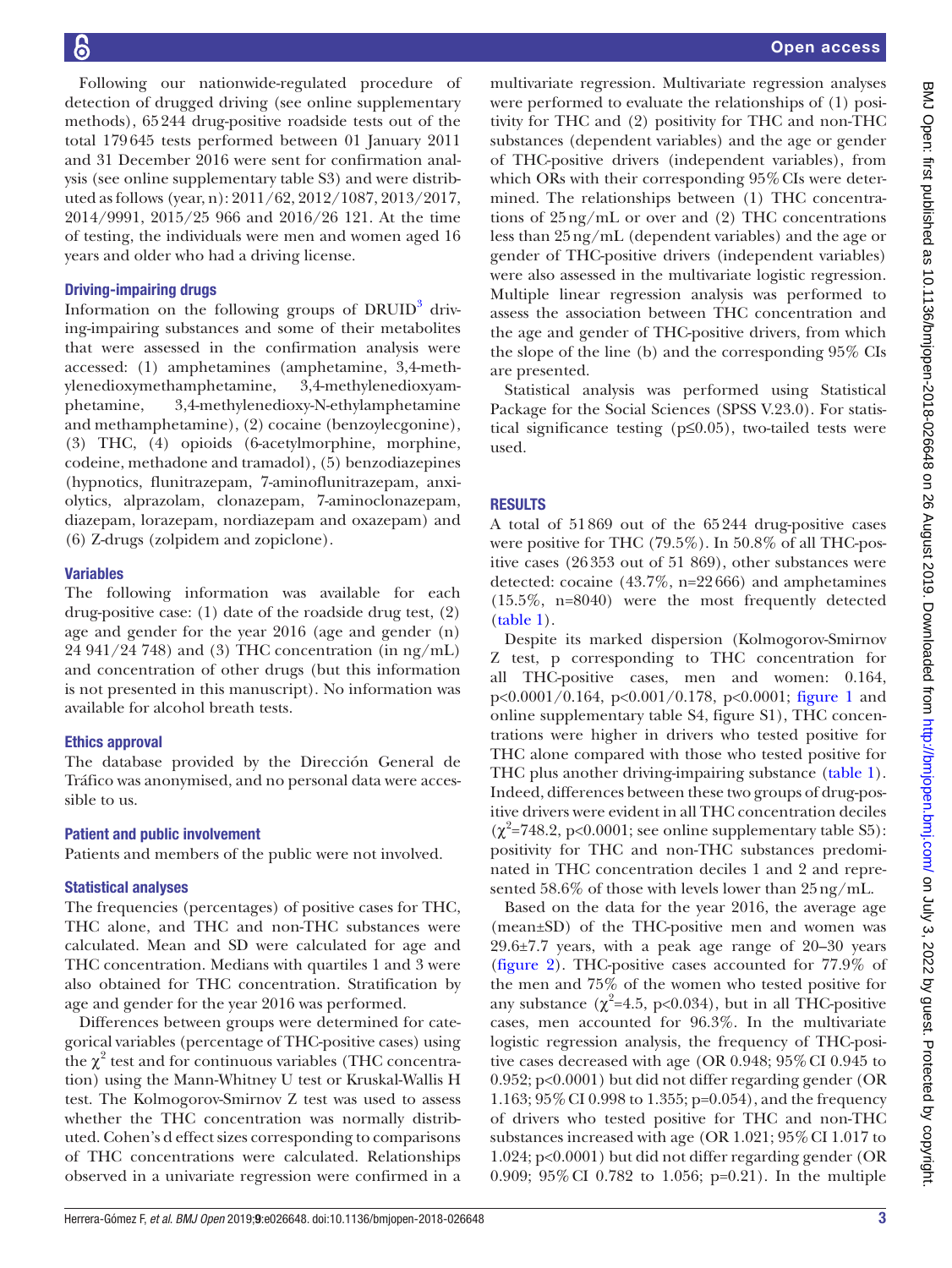<span id="page-3-0"></span>

| Category                                                                                                                                                                                                                        |  |             | <b>THC positivity</b><br>N=51869 (n/%) |  | (ng/mL)                                            | Median/Q1-Q3 of THC concentration                                                                                                                                                                                                          |
|---------------------------------------------------------------------------------------------------------------------------------------------------------------------------------------------------------------------------------|--|-------------|----------------------------------------|--|----------------------------------------------------|--------------------------------------------------------------------------------------------------------------------------------------------------------------------------------------------------------------------------------------------|
| <b>THC</b> alone                                                                                                                                                                                                                |  | 25 516/49.2 |                                        |  | 119.1/37.3-351.8*                                  |                                                                                                                                                                                                                                            |
| THC in combination with                                                                                                                                                                                                         |  | 26 353/50.8 |                                        |  | 108.2/24.1-368.4*                                  |                                                                                                                                                                                                                                            |
| Cocaine                                                                                                                                                                                                                         |  | 22 679/43.7 |                                        |  | 108.6/23.9-372.8**                                 |                                                                                                                                                                                                                                            |
| Amphetamines                                                                                                                                                                                                                    |  | 8048/15.5   |                                        |  | 112.4/23.5-391.1**                                 |                                                                                                                                                                                                                                            |
| Opioids                                                                                                                                                                                                                         |  | 2936/5.7    |                                        |  | 63.6/11.7-257.8**                                  |                                                                                                                                                                                                                                            |
| Benzodiazepines                                                                                                                                                                                                                 |  | 1731/3.3    |                                        |  | 90.9/17.8-357.6**                                  |                                                                                                                                                                                                                                            |
| Z-drugs                                                                                                                                                                                                                         |  | 27/0.1      |                                        |  | 85.3/5.9-400.0**                                   |                                                                                                                                                                                                                                            |
| *Mann-Whitney U test (p) for THC alone versus THC in combination with<br>**Kruskal-Wallis H test (p) across cocaine, amphetamines, opioids,<br>benzodiazepines and Z-drugs<br>Cohen's d effect size (judgement)                 |  |             |                                        |  | 427.4 (0.0001)<br>453.1 (0.02)<br>0.746 (moderate) |                                                                                                                                                                                                                                            |
| inear regression analysis, THC concentration (ng/<br>mL) did not differ with age (slope=b; b=0.165; 95% CI<br>$-0.117$ to 0.446; p=0.251), but it was higher in men<br>han in women (b=29.5; $95\%$ CI 18.0 to 41.0; p<0.0001). |  |             |                                        |  |                                                    | Multivariate logistic regression analysis also revealed that<br>the occurrence of THC concentrations of 25 ng/mL or<br>over, compared with THC concentrations less than 25 ng/<br>mL, decreased with age (OR 0.993; 95% CI 0.989 to 0.997; |
| 500.00                                                                                                                                                                                                                          |  |             |                                        |  |                                                    |                                                                                                                                                                                                                                            |
| 400.00<br>(mg/mL)<br>300.00-                                                                                                                                                                                                    |  |             |                                        |  |                                                    |                                                                                                                                                                                                                                            |
| THC concentration<br>200.00-                                                                                                                                                                                                    |  |             |                                        |  |                                                    |                                                                                                                                                                                                                                            |
| $100.00 -$                                                                                                                                                                                                                      |  |             |                                        |  |                                                    |                                                                                                                                                                                                                                            |
| 0.00                                                                                                                                                                                                                            |  |             |                                        |  |                                                    |                                                                                                                                                                                                                                            |

|  |  | a kara |  | a katika m | a kara |  |  |
|--|--|--------|--|------------|--------|--|--|
|  |  |        |  |            |        |  |  |
|  |  |        |  |            |        |  |  |
|  |  |        |  |            |        |  |  |

| THC alone                                                                                                                                                                                                       | 25 516/49.2 | 119.1/37.3-351.8*                                  |  |  |  |  |
|-----------------------------------------------------------------------------------------------------------------------------------------------------------------------------------------------------------------|-------------|----------------------------------------------------|--|--|--|--|
| THC in combination with                                                                                                                                                                                         | 26 353/50.8 | 108.2/24.1-368.4*                                  |  |  |  |  |
| Cocaine                                                                                                                                                                                                         | 22 679/43.7 | 108.6/23.9-372.8**                                 |  |  |  |  |
| Amphetamines                                                                                                                                                                                                    | 8048/15.5   | 112.4/23.5-391.1**                                 |  |  |  |  |
| <b>Opioids</b>                                                                                                                                                                                                  | 2936/5.7    | 63.6/11.7-257.8**                                  |  |  |  |  |
| Benzodiazepines                                                                                                                                                                                                 | 1731/3.3    | 90.9/17.8-357.6**                                  |  |  |  |  |
| Z-drugs                                                                                                                                                                                                         | 27/0.1      | 85.3/5.9-400.0**                                   |  |  |  |  |
| *Mann-Whitney U test (p) for THC alone versus THC in combination with<br>**Kruskal-Wallis H test (p) across cocaine, amphetamines, opioids,<br>benzodiazepines and Z-drugs<br>Cohen's d effect size (judgement) |             | 427.4 (0.0001)<br>453.1 (0.02)<br>0.746 (moderate) |  |  |  |  |
| O quartile: THC, delta-9-tetrahydrocannabinol: Z-drugs, zoniclone and zolnidem                                                                                                                                  |             |                                                    |  |  |  |  |



<span id="page-3-1"></span>Figure 1 Distribution of medians and IQRs of tetrahydrocannabinol concentration in the oral fluid of the THC-positive drivers by age. X-axis=5-year age distribution. Y-axis=THC concentration (ng/mL). THC, delta-9-tetrahydrocannabinol.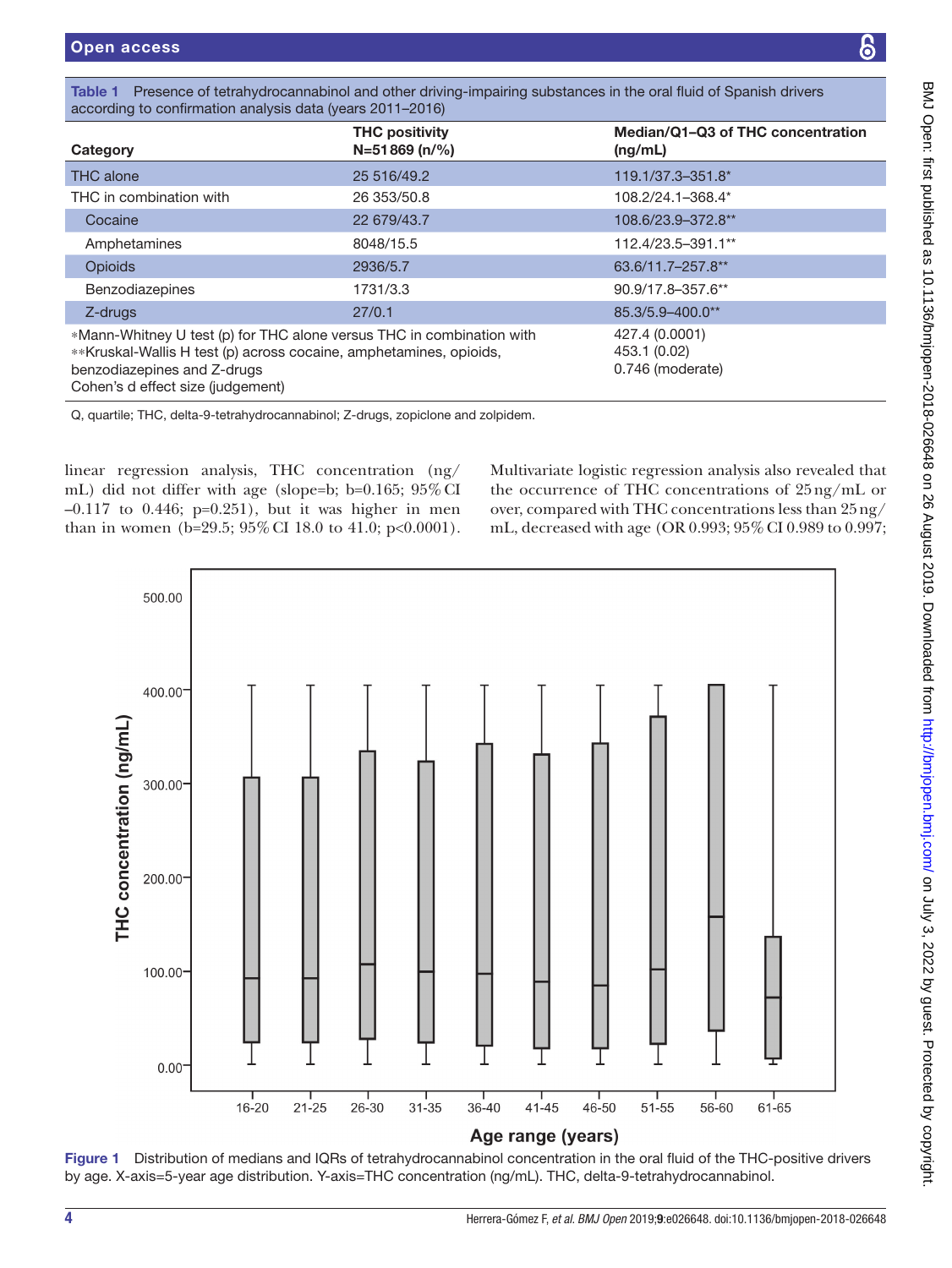

<span id="page-4-0"></span>Figure 2 Distribution of the percentage of THC-positive men and women by age. X-axis=2-year age distribution. Y-axis=% THC-positive drivers. THC, delta-9-tetrahydrocannabinol.

p<0.0001) and were more common in men (OR 1.394; 95%CI 1.188 to 1.636; p<0.0001).

#### **DISCUSSION**

Our study presents data for confirmed positive roadside tests for THC and other licit/illicit driving-impairing substances in Spain between 2011 and 2016. Cannabis was found in four out of five drivers who were positive for drugs. In half of the THC-positive drivers, cocaine and amphetamines were detected. Most of those who tested positive for THC were young men, although no association between positivity for THC or THC plus non-THC substances and driver gender was found. Positivity for THC was associated with age. Higher THC concentrations were predominantly observed in men.

DUI of cannabis is a huge burden worldwide.<sup>1-6</sup> Although cannabis cases have decreased in Spain after the implementation of roadside drug testing and the  $m_{\rm s}$  and  $m_{\rm s}$  and  $m_{\rm s}$  the weighted most recent regulation amendments, $28$  the weighted mean prevalence in Spain (5.99%) is still more than four times that of the weighted European Union mean prevalence (1.32) and almost twice that of the weighted Southern Europe mean prevalence ([3](#page-6-1).06).<sup>3</sup> In Australia, cannabis is also reported as a common driving-impairing substance  $(29.8\%)$ .<sup>23</sup> Cannabis consumption could be the illegal equivalent of the use of benzodiazepines, the most frequently dispensed driving-impairing medicine in our country (dispensing to  $10.97\%$  of drivers).<sup>29</sup> In any case, worldwide, in 2013, cannabis caused one-fifth of all illicit drug-related road traffic deaths.<sup>[1](#page-6-0)</sup> Therefore, considering the current momentum and enthusiasm for cannabis legalisation, the assessment of current measures to prevent DUI of cannabis is a priority, and the improve-ment of these measures is necessary.<sup>[21](#page-6-12)</sup>

Most importantly, polysubstance use in Spain is alarming[.18 26](#page-6-10) It should not be forgotten that the risk of being seriously injured or killed in an accident while DUI of psychoactive substances increases substantially with the use of multiple drugs and/or alcohol. $1^3$  Cannabis alone only slightly impairs drivers,  $9-12$  but the risk can increase from moderate (relative risk 2–10) to extreme (relative risk 20–200) when alcohol levels increase from 0.5g/L to more than  $1.2 g/L$  and multiple drugs are used.<sup>[3](#page-6-1)</sup> Additionally, the use of recreational drugs (mostly illicit) is consistent with the well-known differences between Northern and Southern Europe<sup>[3](#page-6-1)</sup>: cocaine, amphetamines, opioids, benzodiazepines and Z-drugs were detected concomitantly with THC.

Whatever way we look at it, the problem of polysubstance use is tangible. Although there was a great range of THC concentrations detected, low levels mostly corresponded to results positive for the use of multiple substances. Worldwide, there is a lively debate regarding whether per se limits or zero tolerance is better for preventing DUI.<sup>1321</sup> According to our results, if confirmation analysis of roadside drug tests had only been conceived to detect THC and measuring THC concentrations higher than 25ng/mL, one out of five THC-positive drivers would not have been identified. Evidently, drivers who tested positive for THC alone with levels lower than 25ng/mL can be unimpaired, but it should not be forgotten that multiple factors influence the concentration–effect relationship $30$ : at least half of THC-positive cases were positive for other driving-impairing substances, and drivers who tested positive for multiple substances typically had low THC concentrations.

THC-positive cases were common among drivers aged 20–30 years. The figures reported for Spain by the DRUID project confirm these findings.<sup>3</sup> These findings are also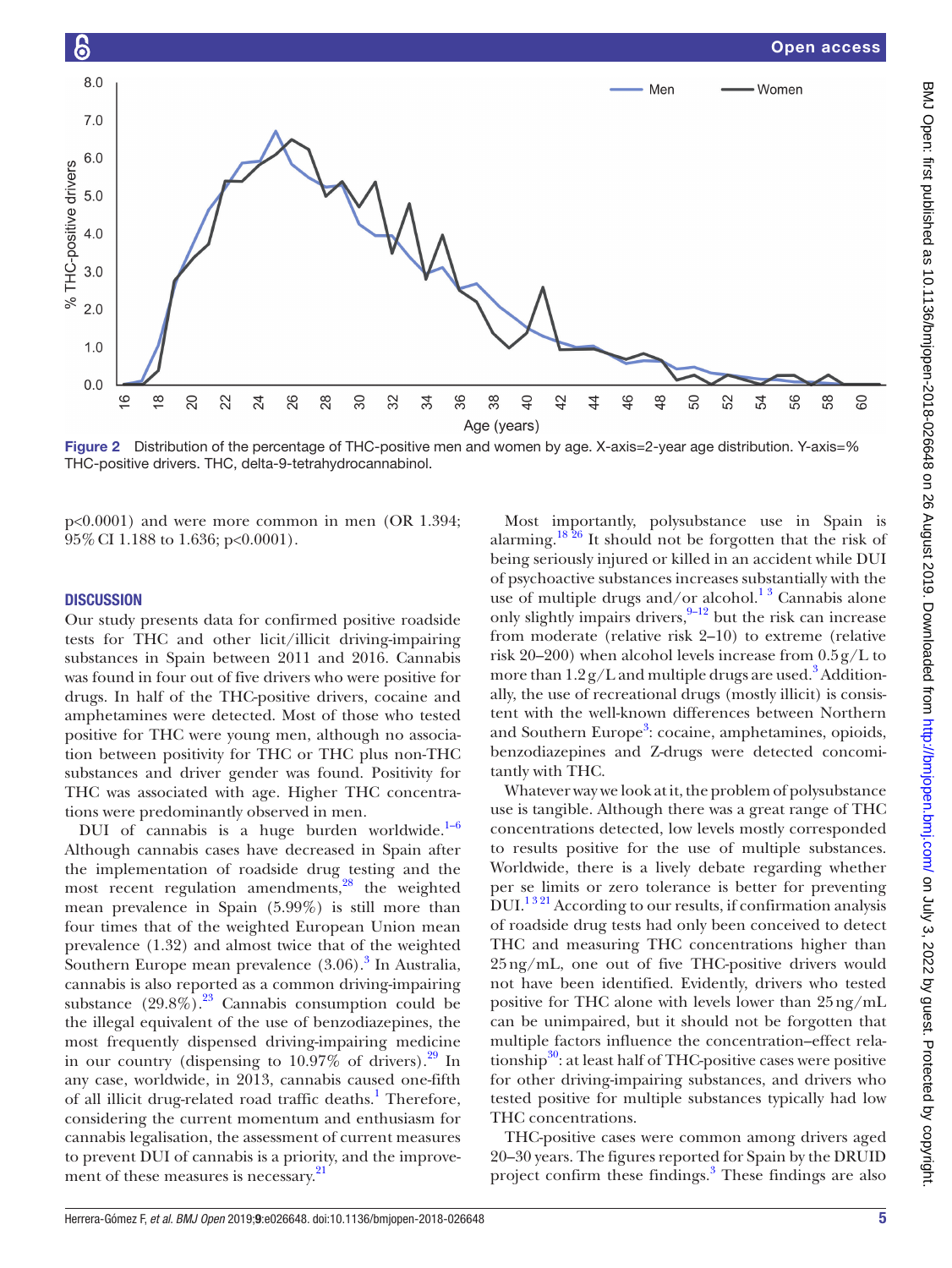in line with those reported for Australia,  $22^{22}$  although cannabis is the second most commonly detected drug there. In Spain, a possible explanation for the number of women who tested positive for cannabis may be the increase in drug use among women over the last 20 years.<sup>[31 32](#page-6-22)</sup> Polysubstance use in strata of drivers older than 30–40 years and increased amounts consumed among men are also alarming.

This study provides real-world evidence on DUI of cannabis among Spanish drivers. Real-world data allow the evaluation of patterns of and changes in drug use. $33$ Particularly in the context of substance abuse, administrative data are increasingly being used as 'official' records and can contribute to the characterisation of substance abusers. $34$  In this sense, polysubstance use is the main characteristic or 'phenotype' of drivers who tested positive for cannabis in Spain.<sup>34</sup> Importantly, the findings presented here are derived from 'emerging sources' outside research environments. $33$  Thus, questions about the quality of the evidence may arise. The management of an enormous volume of messy data sets requires a stepby-step treatment (statistical analyses performed after the harmonisation of the database). A clear definition of the intended application of the data (eg, the definition of a driver who is positive for drugs) is also a key aspect.<sup>34</sup>

This study has some limitations. First, information on alcohol positivity was not available. In the current practice of Spain's traffic police, if an alcohol breath test is positive, screening for drugs is not performed (but this is not always the case).[26](#page-6-16) In any case, difficulties in discerning between positivity for alcohol alone and positivity for alcohol and other substances are a common limitation of epidemiological studies on drug abuse. Second, systematic information on age and gender was available only for the year 2016. Initially, data were not collected with the goal of supporting research. The collection of demographic data, anonymisation of records and a unified electronic format for codified records were needed. Finally, an increase in the yearly number of roadside drug tests was observed. This increase is explained by the increases in the budget allocated for roadside drug testing nationwide, the increasing number of traffic police officers trained in the use of testing devices and detection kits, and the progressively increasing availability of accredited toxicology laboratories for confirmation analyses. An increase in the number of impaired drivers can also explain the increase in THC-positive tests. In any case, this year-to-year increase in tests could contribute to response bias.

In conclusion, positivity for THC was very common among Spanish drivers who tested positive for drugs: polysubstance use was observed in half of the THC-positive cases, and THC concentrations below 25ng/mL accounted for a large proportion of those who tested positive for THC and other driving-impairing substances. The implementation of roadside drug testing in association with an efficient punitive system could be an efficacious public health intervention for maintaining safe driving. One can accept that the testing regulation package has been a contributing

factor to the initial decrease in drugged driving cases in Spain in the last few years.<sup>[28](#page-6-18)</sup> However, the deterrent effects necessary to avoid DUI require constant monitoring.<sup>21</sup> Indirectly, this study contributes to the assessment of how effective measures are implemented to date, but its main aim is to increase the awareness of those who can avoid DUI in everyday life by focusing on young men who drive (eg, using a targeted deterrence strategy that follows the Australian approach)<sup>35</sup> and on those who tested positive for THC and other psychoactive substances (eg, drivers must undergo tests of behavioural impairment regardless of whether the use of more than one substance is detected) $36$ is encouraged. Drivers who use cannabis and other drugs must continue to perceive that the risk of detection is high, even if they 'erroneously' believe that there is no impairment risk and refuse to change their consumption habits.<sup>6</sup> This factor is particularly important if polysubstance use is taken into account. $26$  The implementation of measures to prevent DUI should be based on objective scientific evidence.<sup>[37](#page-6-28)</sup> This study provides the evidence needed as any epidemiological research study that aims to improve quality of life does.<sup>38</sup>

#### Author affiliations

<sup>1</sup>Pharmacological Big Data Laboratory, Pharmacology, Faculty of Medicine, University of Valladolid, Valladolid, Spain

<sup>2</sup>Nephrology, Complejo Asistencial de Zamora, Zamora, Spain 3 Direccion General de Trafico, Madrid, Spain 4 Subdirección General de Coordinación de Programas, Delegación del Gobierno

para el Plan Nacional sobre Drogas, Ministerio de Sanidad, Consumo y Bienestar Social, Madrid, Spain

5 CEIm, Hospital Clinico Universitario de Valladolid, Valladolid, Spain

Acknowledgements The authors would like to thank the Dirección General de Tráfico for giving us permission to access the confirmation analysis data. The original database on the roadside drug tests assessed in this study can be requested from the Dirección General de Tráfico at unidad.investigacion@dgt.es. It is necessary to provide the application form and the confidential data use form (available from the Dirección General de Tráfico) and a description of the proposed study (study protocol).

Contributors FH-G, FJA, JCG-L and MC participated in the research design. MG-M performed the data analysis. FH-G and FJA wrote the manuscript. All the authors contributed to and approved the final version of the manuscript.

Funding This work was supported by the Instituto de Salud Carlos III, Redes Temáticas de Investigación Cooperativa, and Red de Trastornos Adictivos (grant number RD16/0017/0006) and co-funded by the European Regional Development Fund (ERDF)—a way to build Europe.

Competing interests All the authors have completed the International Committee of Medical Journal Editors (ICMJE) uniform disclosure form and declared no support from any organisation for the submitted work, no financial relationships with any organisations that might have an interest in the submitted work in the previous 3 years, and no other relationships or activities that could appear to have influenced the submitted work. MC and JCG-L are employees of the Dirección General de Tráfico, but this activity does not conflict with this national institution.

Patient consent for publication Not required.

Ethics approval The study was approved by our ethics review board (CEIC/ CEIm Área de Salud Valladolid Este) on 28 September 2017 (Reference number PI 17-812). All methods were performed according to relevant guidelines and regulations and in compliance with the Declaration of Helsinki, Fortaleza, Brazil, October 2013.

Provenance and peer review Not commissioned; externally peer reviewed.